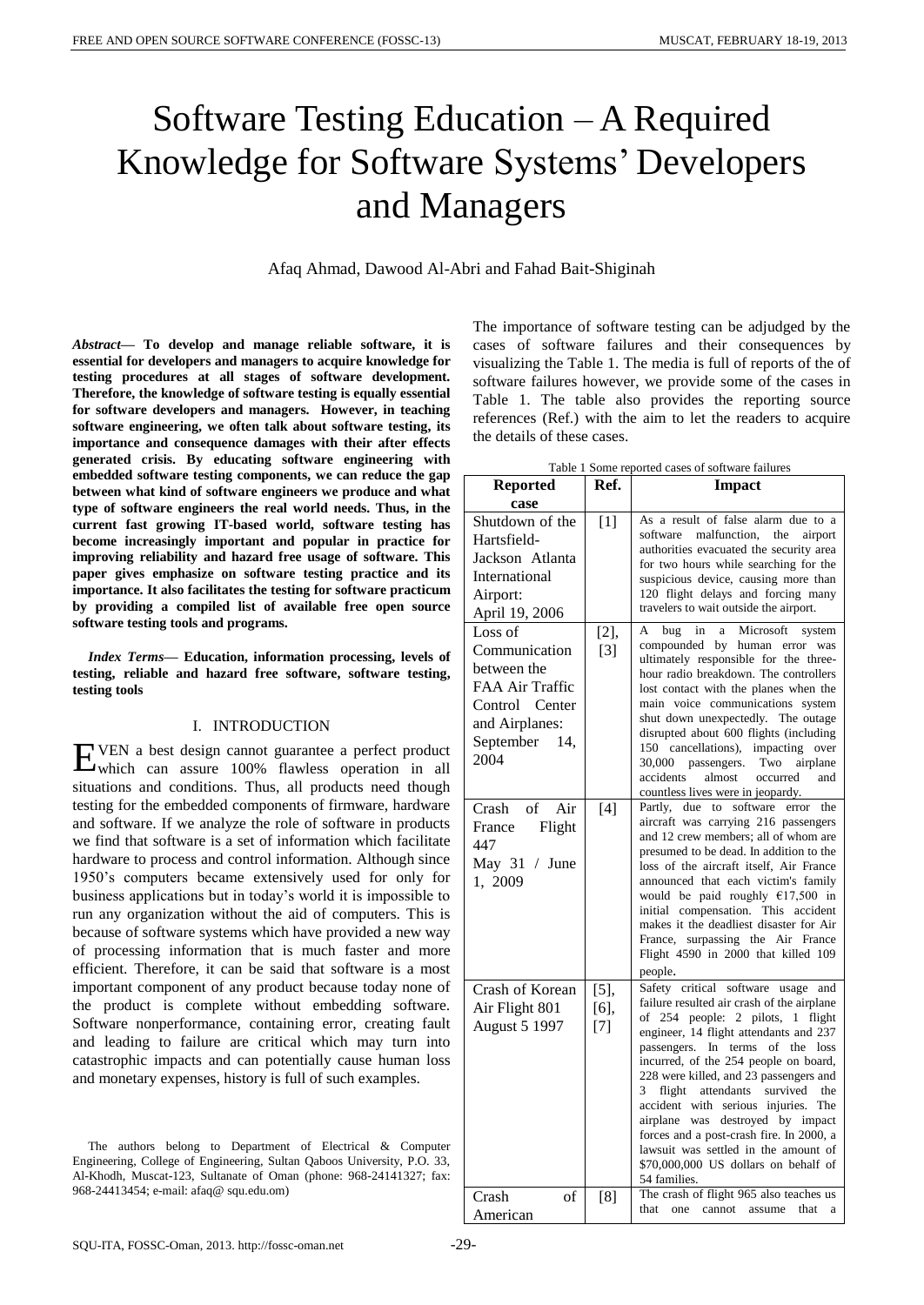| (AA)<br>Airlines<br>Flight 965<br>December<br>20<br>1995                                        |                  | computer automatically ensures safe<br>operation; and it is also important for<br>human users to maintain adequate<br>situational<br>The<br>awareness.<br>crash<br>which occurred just five<br>minutes<br>before its scheduled arrival led to a<br>total of 159 deaths and completely<br>destroyed the airplane (a Boeing 757).                                                                                                                                                                                                                                                                                                                                    |
|-------------------------------------------------------------------------------------------------|------------------|--------------------------------------------------------------------------------------------------------------------------------------------------------------------------------------------------------------------------------------------------------------------------------------------------------------------------------------------------------------------------------------------------------------------------------------------------------------------------------------------------------------------------------------------------------------------------------------------------------------------------------------------------------------------|
| Power-Outage<br>across<br>Northeastern<br>U.S. and<br>Southeastern<br>Canada<br>August 14, 2003 | [9]              | This incidence forced us to learn that<br>unlike physical systems, software is<br>not prone to wearing out. If a system<br>fails due to a software fault, any<br>identical system will also fail to the<br>same fault. As a result, "redundancy"<br>(namely, having a backup system<br>running exactly the same software) is<br>not a solution for such cases. The<br>widespread blackouts also resulted in<br>the shutdown of nuclear power plants<br>in the states of New York and Ohio,<br>and air traffic was slowed as flights<br>into affected airports were halted.<br>More than 50 million people were<br>affected and the total cost was \$13<br>billion. |
| Patriot Missile -<br>system failure<br>February<br>25,<br>1991                                  | $[10]$           | Patriot Missile's system software bug<br>at Dhahran, Saudi Arabia failed to<br>track and intercept an incoming Iraqi<br>missile (Scud). Subsequently Scud hit<br>a U.S. Army barracks, killing<br>28<br>soldiers and injuring another 98.                                                                                                                                                                                                                                                                                                                                                                                                                          |
| Explosion<br>οf<br>Ariane<br>-5<br>Flight 501<br>June 4, 1996,                                  | $[11]$           | The error arose in the active and<br>backup computers at the same time,<br>resulting in the shutdown of both, and<br>subsequent total loss of<br>attitude<br>control. The impact of the incident was<br>that 37 seconds after its lift-off, at an<br>altitude of about 3,500 meters, the<br>launcher veered off its flight path,<br>broke up, and exploded. The rocket<br>undergone<br>decade<br>had<br>$\rm{a}$<br>of<br>development,<br>and the expense<br>is<br>estimated at \$7 billion. The rocket and<br>cargo were valued at \$500 million.                                                                                                                 |
| Therac-25<br>Accidents<br>Between<br>June<br>1985<br>and<br>January 1987                        | $[12]$           | Accidents in safety-critical systems<br>involved in a computerized radiation<br>therapy machine called the Therac-25.,<br>six known accidents involved due to<br>massive overdoses by the Therac-25<br>resulted<br>with<br>deaths<br>and<br>serious<br>injuries.                                                                                                                                                                                                                                                                                                                                                                                                   |
| Emergency-<br>Shutdown of the<br><b>Hatch Nuclear</b><br><b>Power Plant</b><br>March 7, 2008    | $[13]$<br>$[14]$ | The main cause of this accident was<br>the installation of a software upgrade<br>on a computer, without the knowledge<br>of its impact on the entire system. As a<br>result, automated safety systems at the<br>plant triggered a shutdown. Estimating<br>a loss based on electricity prices, the<br>total cost to purchase electricity from<br>external sources during the 48-hour<br>shutdown<br>period<br>would<br>be<br>approximately \$5 million. This does<br>include<br>not<br>other<br>operation-related<br>costs.                                                                                                                                         |

## II. SOFTWARE QUALITY RISK

The summary of an article based on study sponsored by Software Quality Systems (SQS), which surveyed 309 managers and IT decision-makers in companies across Europe and North America ranging from 1,000 to over 5,000 employees is presented below.

"Companies around the world currently invest more than  $€50$  billion annually in applications testing and quality assurance. The awareness of the commercial added value of flawless, fail-safe corporate applications is increasing, and as a result companies are actively seeking opportunities to improve both software and the organization of testing while meeting budget constraints. The study concludes with 91% opinions of the managers recognize that software testing and quality assurances are the most important IT disciplines within their companies" [15].

The SQS reports for top ten software failures of the world for 2011 and 2012 are listed below. The details can be found in [16], [17].

# *A. Top software failures of 2011*

1. Financial services giant fined \$25 million for hiding software glitch that cost investors \$217 million. A software error in the investment model used to manage client assets resulted in this international financial services giant being fined.

2. Computer system bugs cause Asian banking facilities' downtime. Computer system problems at one of Japan's largest banks resulted in a nationwide ATM network of more than 5,600 machines going offline for 24 hours, internet banking services being shut down for three days, delays in salary payments worth \$1.5 billion into the accounts of 620,000 people and a backlog of more than 1 million unprocessed payments worth around \$9 billion.

3. Cash machine bug benefits customers by giving them extra money. An Australian bank began giving out large sums of money from 40 cash machines across one city. Officials at the company said they were operating in standby mode, so could not identify the account balances of customers.

4. Leading smart phones suffer an international blackout - Core and back-up switch failures resulted in network services across Europe, the Middle East, Africa and Latin America going down for 3-4 days. The blackouts left millions without email, web browsing or instant messaging services and were reportedly due to server problems at one data centre, in Slough.

5. Bugs in social networking app for tablet just hours after delayed release, this social networking sites' longawaited tablet app was already receiving reports about minor bugs from clicking through to pages via panel icons to problems posting comments.

6. 22 people wrongly arrested in Australia due to failures in new NZ \$54.5 million courts computer system. The computer system linking New South Wales courts and allowing documents to be lodged electronically led to damages claims for unlawful arrest and malicious prosecution, after 3,600 defects in the electronic transfer of data from the courts to the police's database led to the wrongful arrest of 22 individuals.

7. 50,500 cars recalled after airbag-related software glitch. A glitch in the automaker's software design and testing approach, that meant airbags for passengers in the right rear seat during a crash may not be deployed, resulted in the recall of 47,401 vehicles in the US and a further 3,099 in Canada and Mexico.

8. Recall of one million cars addresses fire and rollaway concerns. A Japanese car company was forced to initiate a worldwide recall of over one million vehicles affected by a design flaw allowing residue from window cleaners to accumulate, which can degrade the switch's electrical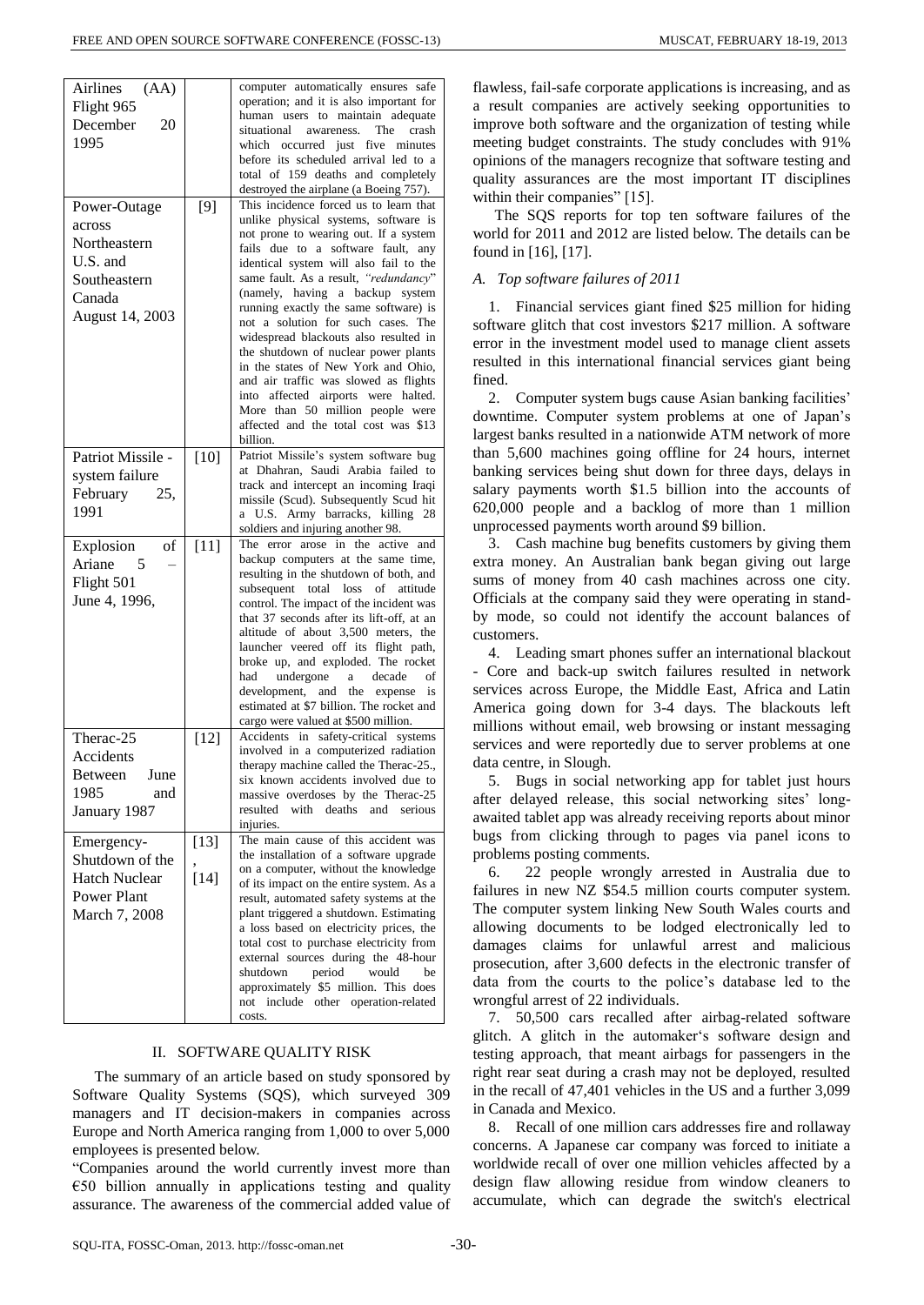contacts and potentially cause a fire over time. This recall followed a global 2.5 million recall by the same company due to design flaws that allowed vehicles to shift out of park and engine stalls.

9. Telecoms glitch affects 47,000 customers' meter readings and costs company NZ \$2.7 million. After a software glitch that resulted in customers hitting their data limits early, some 47,000 customers, who were overcharged, were reimbursed by a New Zealand telecoms.

10. Army computer glitches hinder coordinated efforts in insurgent tracking. An army computing system designed to share real-time intelligence with troops on the front line has hindered troops by being unable to perform simple analytical tasks. The \$2.7 billion cloud-based computing network system runs slowly when multiple users are on the system at the same time and the system's search tool made finding the reports difficult as the information mapping software was not compatible with the army's existing search software.

## *B. Top Software Failures of 2012*

**1.** Software glitch costs trading firm \$440million in 45 minutes. A trading firm's newly-installed software resulted in a \$440 million loss after it rapidly bought and sold over a hundred different stocks in 45 minutes using a flawed software algorithm that bought the shares at market price then sold at the bid price - instantly losing a few cents on each trade. The rapid trades pushed the price of the stocks up, resulting in spectacular losses for the trading firm when it had to sell the overvalued stocks back into the market at a lower price.

2. Leading securities markets' operator of a stock trading business launching its initial public offering on its own trading system was forced to withdraw its IPO after an embarrassing computer glitch caused a serious technical failure on its own exchange. A system problem occurred as soon as the exchange tried to open the ticker symbol of the stock, failing to roll into a continuous trading pattern as it was supposed to, halting the trading on the stock before it had even started trading.

3. Stock Exchange IPO trading of social media giant falls flat. Technology problems affected trading in millions of shares of a popular social media website, after software glitches caused a malfunction in the trading system's design for processing orders and cancellations, meaning orders were processed incorrectly, if at all. As many as 30 million shares worth of trading were affected by the glitch.

4. US elections' vote glitch sees nomination problems. Computer problems drew complaints across the US during the 2012 elections, with numerous problems with voting machine glitches reported by voters. An example was touch screen errors automatically changing the vote from one candidate to another and not allowing voters to reselect or correct the error.

5**.** Airline's software glitch strands travelers for the third time. For the third time in 2012, a computer glitch wreaked havoc on thousands of travelers with a US airline, delaying flights for hours. A glitch in the dispatch system software resulted in hundreds of delayed flights across the US and internationally. The two hour outage held up 636 of the 5,679 scheduled flights and resulted in 10 flights being cancelled altogether.

6. Security staff shortage at international sports event. An internal computer systems problem resulted in miscalculation of the number of security staff required to support an international sports event this summer. This internal staff roster glitch resulted in members of the armed forces being drafted in to act as security staff.

7. Teething problems for new revenue service software system. After upgrading its software and revenue service system, at an estimated cost of \$1.3 billion through 2024, to promote e-filing of tax returns, the US revenue service saw delays in handling electronic tax returns, with 85 per cent of refunds delayed by over more than 23 days.

8. Gambler loses winnings to computer virus. A gambler, who was under the impression he'd won just over \$1 million, was told by a High Court that, despite his anticipated windfall showing in the online game he had played, he was not a millionaire after all. A software error mistakenly reported his winnings as much higher than they actually were and, due to this contingency being covered in the game's terms and conditions, he could not legally claim his anticipated prize.

9. Utility customers in the dark over late notice and incorrect payment charges. An Australian energy company sent thousands of customers late payment charges for bills they didn't receive due to a computer glitch, while a Germany utility company overcharged 94,000 of its customers due to a computer glitch that incorrectly charged exit fees, costing the energy supplier \$2.24 million in settlement payouts.

10. Leap Year bugs disrupt banking and healthcare payment systems. A leading multinational corporation's cloud computing service outage, which affected Governments and consumers, was caused by the additional day in February this year. The same leap year date bug also affected an Australian payment system used by the health industry, resulting in 150,000 customers being prevented from using private health care cards for medical transactions for two days.

The study of the cases listed in the above sections reveals that software failures could easily have been avoided through an effective quality management strategy identifying and resolving potential glitches before they appear through training and knowledge of software testing procedures.

# III. SOFTWARE TESTING PROCESS

The importance of testing is obvious, however, yet most of the concerned people do not do it, or do not do it enough. The reason behind this tendency is lack of knowledge about software testing, and its severe and dangerous impact. Also, associated many other embedded reasons are hindering in the way of testing such as cost, time, time to market constraints and non existence of testing solutions. As an example let us talk about loop testing that focuses on the validity of the program loop constructs (i.e. simple loops, concatenated loops, nested loops, unstructured loops), involves checking to ensure loops start and stop when they are supposed to (unstructured loops should be redesigned whenever possible). Consider that there are  $10^{14}$  possible paths. If we execute one test per millisecond, it would take 3,170 years to test all the paths. Thus it can be said that if we try to test too much, the development cost becomes prohibitive from point of view of expenses and time. On the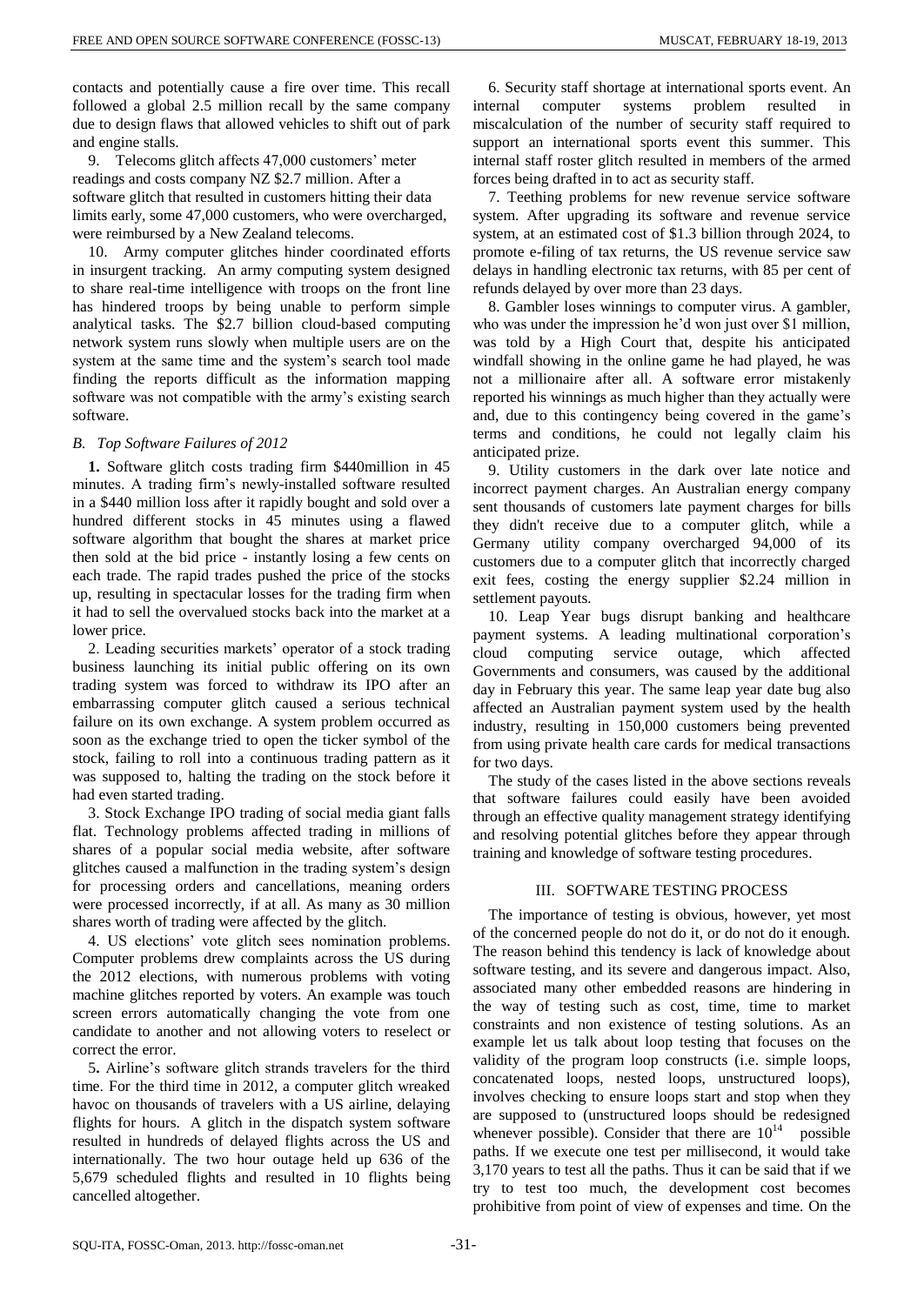other hand if we test too little, the probability of software failure increases. Figure 1 describes this scenario.



#### Fig. 1 Testing equilibrium

While it is not possible to remove every error even in a medium scaled software package, but the software engineer aims to remove errors as many as possible. This error removal process is carried out by the software engineer early in the software development cycle. Here it is important to note that testing can only find errors, it cannot prove that a program is bug free at the same time we should remember that test must be planned and designed. Also, we should accept that software testing is an essentially required an important discipline and its knowledge must be acquired as a technical profession.

## IV. EDUCATE, TRAIN AND EXPERIENCE

It is important for institutions to produce a future generation of qualified software engineers who acquired knowledge, got training and had experience of software testing. We should produce a software engineer who understands of all the key factors that might be relevant for a system, when each is appropriate, and how to evaluate them. These factors include such as risk, safety, performance, reliability, ease of use with clarity, ease of flexibility and modification, hands-on study of real systems and correctness of functioning  $[18] - [23]$ . To provide contribution to this end we provide some free and open resources in the field of software testing. The summarized form of the information  $[24] - [41]$  is given in Table 2. For more information we provide more resource references  $[42] - [50]$  to help the educators.

#### V. CONCLUSION

Through this paper we wanted to emphasize the need and importance of knowledge and practice of software testing. In our opinion we believe that software testing education needs to be put right away into the early phase of the learning of introductory programming and computing courses so that it can benefit students throughout their programming projects in later courses as well as their future software development careers. Further, Software engineers should have familiarity with and adoption of industry test standards from organizations. They should keep eye on both internal and external standards. Software engineers must abide by the

development and enforcement of the test standards that testers must meet. Institute of Electrical and Electronics Engineers (IEEE) designed an entire set of standards for software and to be followed by the testers. We present a table (Table 3) as a resource for the software testing standards

| Table 2 Some open and free software testing tools $[24] - [41]$                                         |
|---------------------------------------------------------------------------------------------------------|
| Tool Name / Tool website (Ref.) / Brief Description<br>License                                          |
|                                                                                                         |
| Bugzilla / [24] / Bug tracking system. Used by many<br>high profile companies. / Mozilla Public License |
| Request Tracker (RT) / [25] / Bug tracking, ticket                                                      |
|                                                                                                         |
| tracking, customer service, network operations / GPLv2                                                  |
| Launchpad / [26] / Web application and web site to                                                      |
| develop and maintain software. It includes bug tracking                                                 |
| across many projects that share the same code, software                                                 |
| blueprint, specifications tracking / Affero GPL (AGPL)                                                  |
| Peach / [27] / General fuzzer for finding bugs. Used for                                                |
| secure software development / MIT license - Expat                                                       |
| license                                                                                                 |
| Selenium / [28] / Test automation for web applications                                                  |
| testing / Apache 2.0 license                                                                            |
| GIT / [29] / Distributed revision control and source code                                               |
| management/GPLv2                                                                                        |
| loadUI/[30]/ Graphical enterprise grade load testing                                                    |
| for web applications / European Union Public License                                                    |
| soapUI/[31]/Graphical enterprise-class features                                                         |
| complete testing tools (functional, load, stress,                                                       |
| compliance, etc) / LGPL                                                                                 |
| Apache JMeter / [32] / Heavy load and performance                                                       |
| testing for many types of servers (web, mail, database,                                                 |
| etc) Apache 2.0 license                                                                                 |
| Git / [33] / Distributed revision control and source code                                               |
| management / GPLv2                                                                                      |
| Testcube/[34]/ A web-based tool to track and integrate                                                  |
| enterprise test cases. / GPLv3                                                                          |
| Data Generator / [35] / Generate large volume of data to                                                |
| be used in testing software/GPL                                                                         |
| Incremental Scenario Testing Tool / [36] / Help teams to                                                |
| select and prioritize test according to past results./                                                  |
| Eclipse Public license Version 1.0                                                                      |
| RTH (Requirement and Testing Hub) / [37] / It can be                                                    |
| used for managing requirements, test cases, test plans                                                  |
| and test results. / GPL                                                                                 |
| Tarantula / [38] / Agile software testing; case, execution,                                             |
| requirement management / GPLv3                                                                          |
| OpenVAS / [39] / A framework of several tools for                                                       |
| vulnerability scanning and management. All components                                                   |
| are free software. / Most licensed under GPL                                                            |
|                                                                                                         |
|                                                                                                         |
| Nikto / [40] / Performs comprehensive testing against                                                   |
| web servers / GPL                                                                                       |
| Process Hacker/[41]/ A tool for monitoring system<br>resources and debugging software. / GPLv3          |